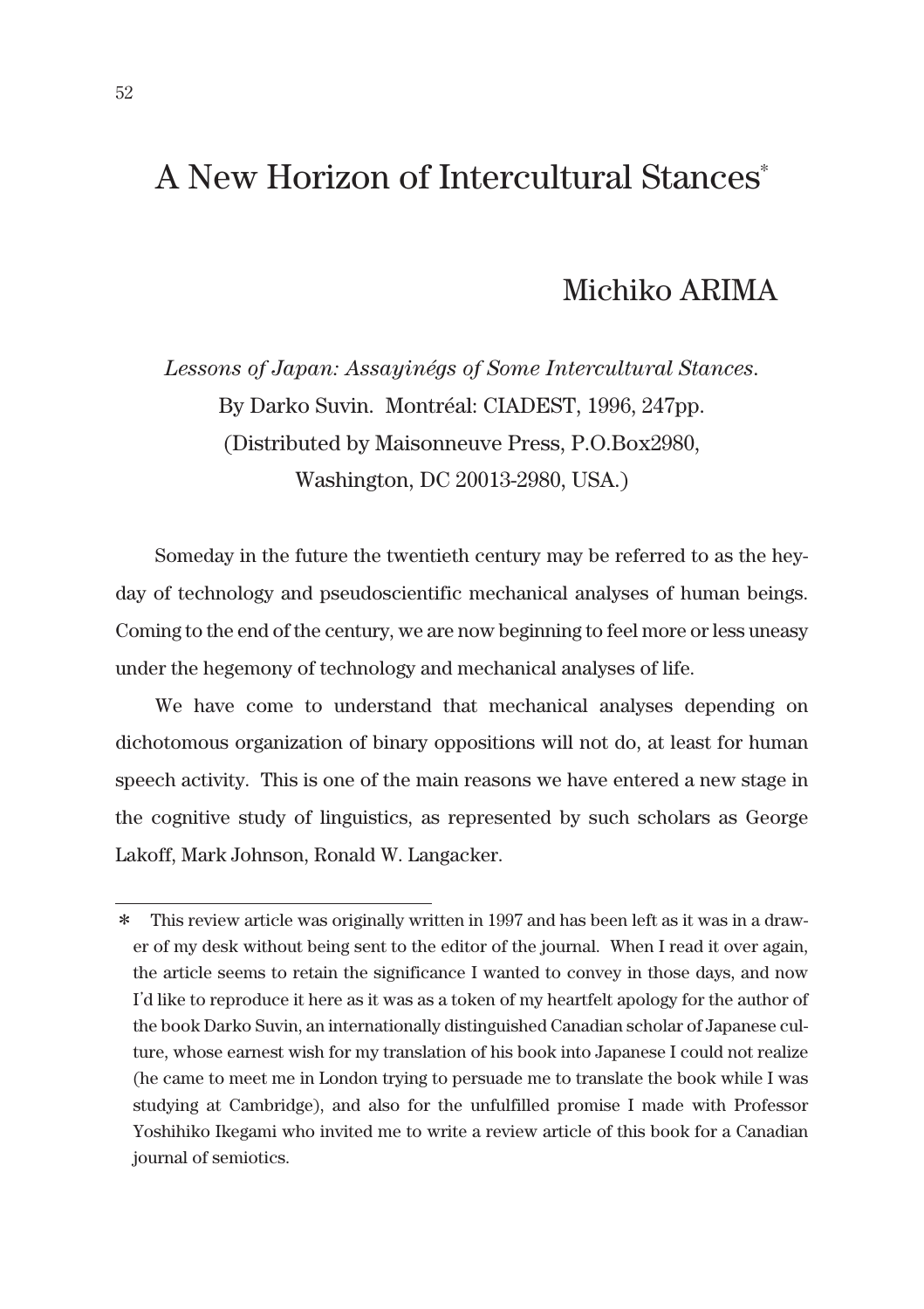Langacker (1987), for example, says that the strict adherence to rigid dichotomies such as synchrony vs. diachrony, competence vs. performance, grammar vs. lexicon, morphology vs. syntax, . . . results in conceptual problems and the neglect of transitional examples. He argues that semantic structure is not universal but language-specific to a considerable degree, being based on conventional imagery and characterized relative to knowledge structures; that grammar is symbolic in nature, consisting in the conventional symbolization of semantic structure; and that lexicon, morphology, and syntax form a continuum of symbolic structures, differing along various parameters and divisible into separate components only arbitrarily.

This statement will soon remind us of what Benjamin Lee Whorf contended as early as in the 1930s-1940s, and Whorf may have gone even further than most of the present-day cognitive linguists in his lucid recognition of the close involvement of situational, cultural and other contextual patterns in the interpretation of a given text. Whorf contends:

They [=concepts of "time" and " matter"] do not depend so much upon ANY ONE SYSTEM . . . within the grammar as upon the ways of analyzing and reporting experience which have become fixed in the language as integrated "fashions of speaking" and which cut across the typical grammatical classifications, so that such a "fashion" may include lexical, morphological, syntactic, and otherwise systemically diverse means coordinated in a certain frame of consistency. (Whorf 1956: 158.)

By "habitual thought" and "thought world" I mean more than simply language. . . . I include all the analogical and suggestive value of the patterns. . . and all the give-and-take between language and the culture as a whole, wherein is a vast amount that is not linguistic but yet shows the shaping influence of language. (Whorf 1956: 147.)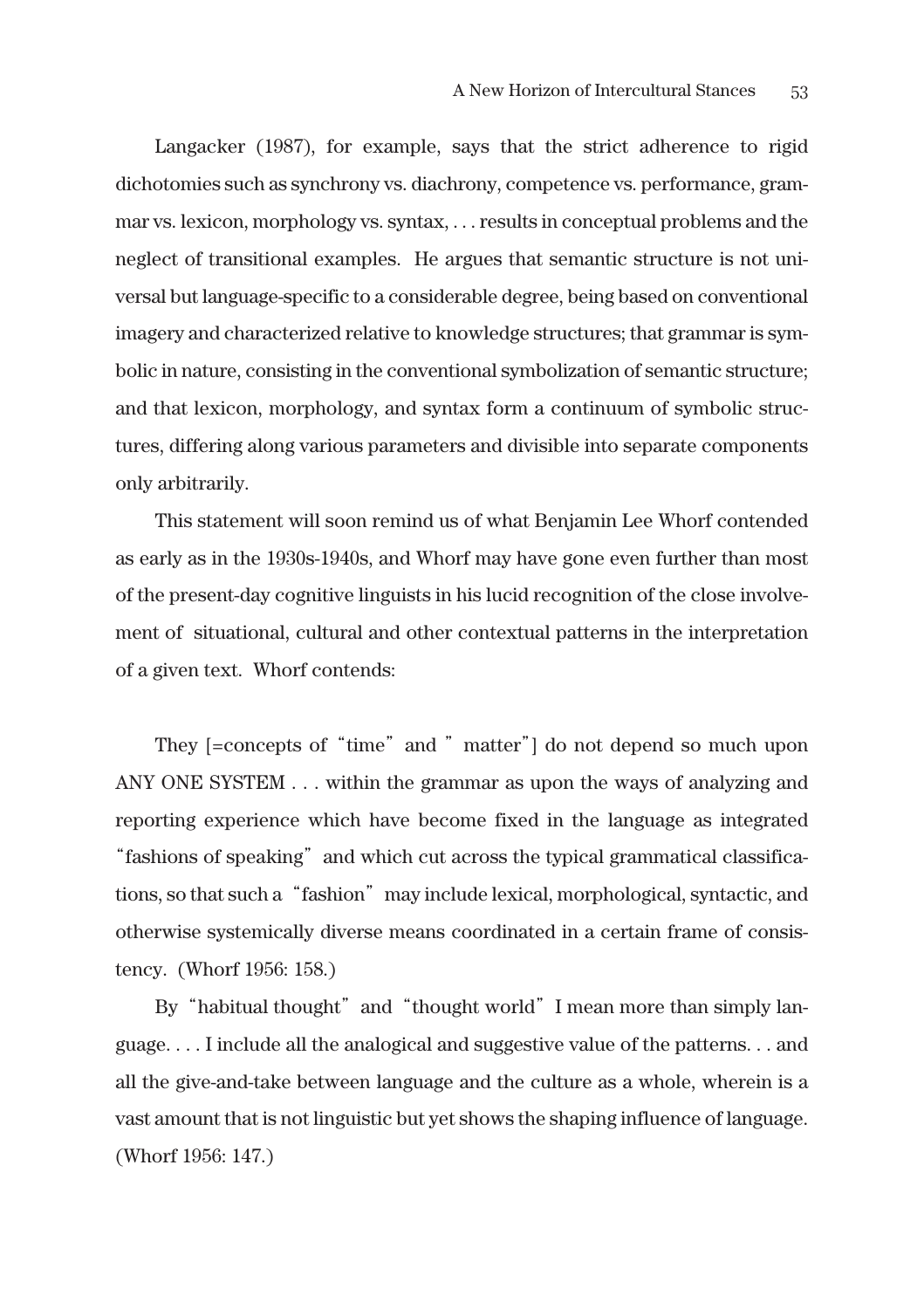... situations "actualize" it, structure beyond the probe of the measuring rod governs it; three-dimensional shape there is none, instead―"*Arupa*." (Whorf 1956: 269.)

Today some people have come to be more and more conscious of such contextual elements as our physical sense of feeling, our related being to others, our being in a given environment, coexisting plural viewpoints, situation as a historical social product, practiced validity of experience, and so on. Those who know the semiotic world of Charles Sanders Peirce, however, will find all of these have already been encompassed in his idea of *synechism* (which is a tem Peirce coined by adding *ism* to a Greek work meaning continuity, and which might be roughly paraphrased as creatively changing continuity) which he regarded as of *prime importance* in philosophy. Peirce perceived the universe as a synechic one, i.e. a creatively continuously growing sign.

Synechism or continuously creative change seems to be a reliable key term for indicating one way of possibly breaking through the apparent dead end we are presently faced with. If we are to live life as wholly as possible, it seems to be clear that we will have to give up the mechanical analysis of our life, as if it were static, depending on the binary opposition of self vs. body, subject vs. object, good vs. evil, right vs. wrong, past vs. present, and so on.

Now, in *Lessons of Japan: Assayings of Some Intercultural Stances (LOJ)*, Darko Suvin proposes a plausible argument we can take as a possible new horizon of intercultural stances in this sense of synechism: he is aware of the richness of practice, the necessity of <the thinking that follows reality in its contradictions>, and the necessary coexistence of feeling and thought, the old and the new, as well as of the particular and the universal.

*LOJ* strikes us with Suvin's way of speaking of his thought as feeling and his feeling as thought. For example, when he says we "Westerners", he does not fail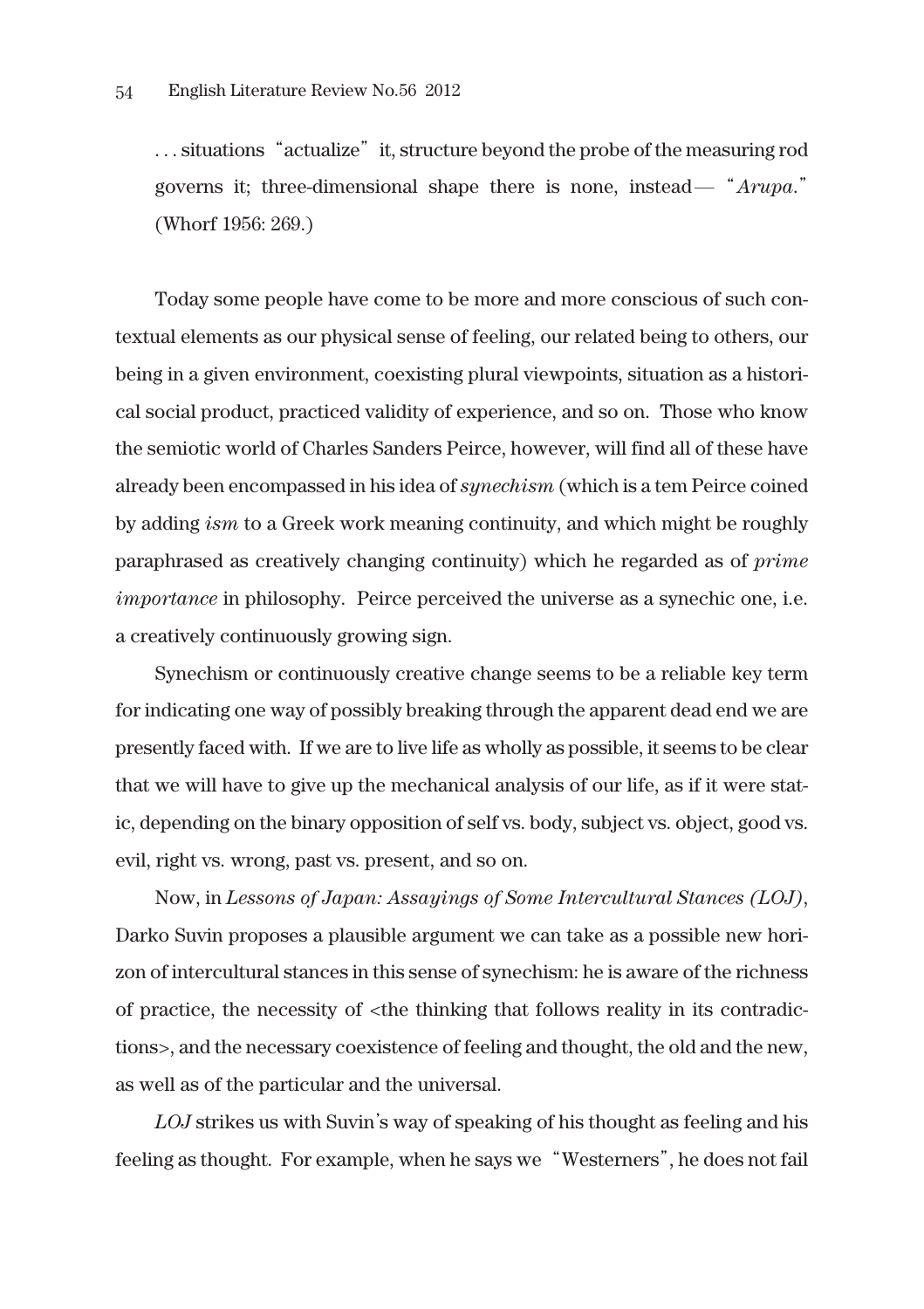to add,"but again, seen from Japan, China is west and North America east"(p. 14) or "from Canada it is Japan that is west" (p. 13). By this way of speaking, we are persuaded logically and sensitively at the same time to relativize ourselves in any situation. With the suggestion that "the present volume is the result of a protracted not so much project as lived orientation and fascination as well as grief", *LOJ* gives us a taste of fascination as well as grief of his lived course of experience bloomed into an intellectual flower. It must be indeed"an act of the intellectual love, **agape** he would refuse to sunder from **eros**"(p. 13) that has driven him to pursue new horizons of intercultural stances asking for how to live, that is, how to die, for"death could be the lens inflecting and concentrating the rays of vitality" (p.207), and "the decision about death is a decision how against what horizon—to live"  $(p. 207)$ .

This whole book will turn out to be composed of speaking thought as feeling/ feeling as thought. This style may be taken as symbolizing the denial of the binary opposition, what Suvin contends throughout *LOJ*.

On the other hand, *LOJ* may overwhelm the readers by the author's extensive knowledge-cum-experienced-feeling of multi-cultures, multi-languages, and multi-interests. Suvin was born and largely educated in Yugoslavia; he also studied in UK, France, and USA, and came to Canada as an economic émigré and eventually acquired Canadian citizenship; he can speak English, French, German and Italian, and also knows Russian and can read most European languages. It is no wonder, then, that in *LOJ* we occasionally come across various expressions and references in various languages, though in almost all cases he does not forget to add some English translation or *rewrite* being conscious of the book's being written throughout in English. It is indeed interesting for us to find from time to time the really appropriate contextual nuance of rhythm and meaning of such various expressions and references as when he attempts to translate a haiku by Kobayashi Issa: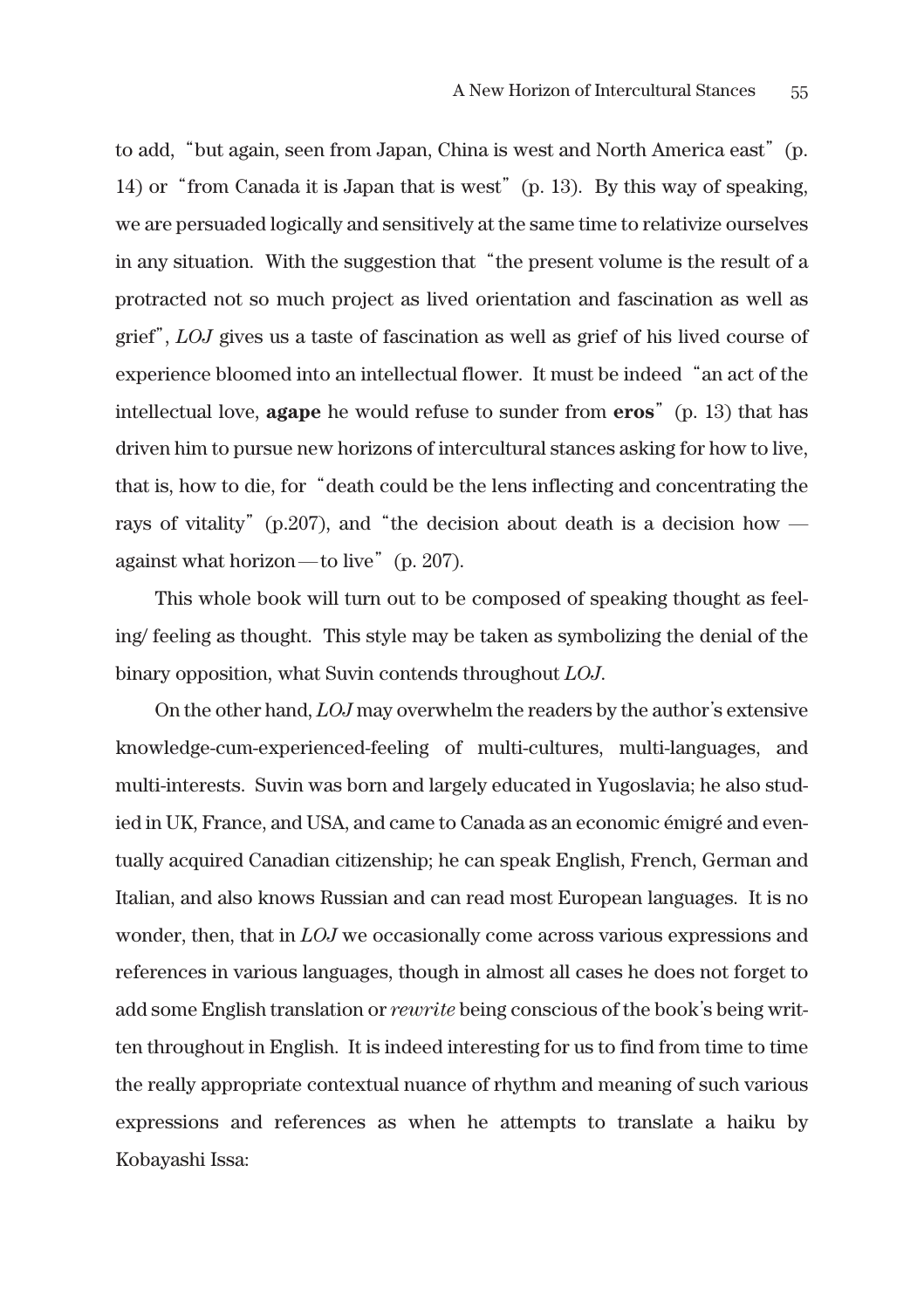| "This fleeting-dew world"    | Tsuyu no yo wa     |  |  |
|------------------------------|--------------------|--|--|
| A fleeting-dew world, indeed | tsuyu no yo nagara |  |  |
| Ma finche dura *             | sari nagara        |  |  |
| (Suvin)                      | (Issa)             |  |  |

Among others French, German and Latin are often used in this way, which, however, should demand some effort on the part of general readers for appreciation, especially where any English *rewrite* is lacking.

*LOJ* is composed of an Introduction and six essays with groups of poems, related in some way or other to the essays, inserted between each of them: Introduction Poems 1 Essay 1 [The soul and the sense: on Roland Barthes on Japan] Poems 2 Essay 2 [Against translation―and yet: seesaws, pivots and parentheses (two voices of translation discourse **a propos** of a haiku by Issa)] Poems 3 Essay 3 [Against originals: parody in Europe-North America vs. pastiche in East Asia] Poems 4 Essay 4 [Revelation vs. conflict: Deity vs. Warrior No plays and comparative dramaturgy] Poems 5 Essay 5 [The use-value of dying: magical vs. cognitive utopian desire in the"learning plays"of pseudo-Zenchiku, Waley, and Brecht] Poems 6 Essay 6 [Satoh's *The Dance of Angels* as counterproject to Weiss's *Marat/Sade*: two dramaturgic discourses about the revolution in the 1960s] Poems 7. And the whole text is divided into the two parts: part 1 consists of three essays and four poems and Part 2 consists of three essays and three poems.

The title, the subtitle, and all essay titles in the book sound poetic or ambiguous with a significance apparently difficult to understand: we can fully understand the substantial significance of these titles only after reading through the writing just as we have solved the riddle. One may say this is more or less generally what

<sup>\*</sup> / But still, as long as it may last. . . (from the Italian, **Finche dura niente paura**)."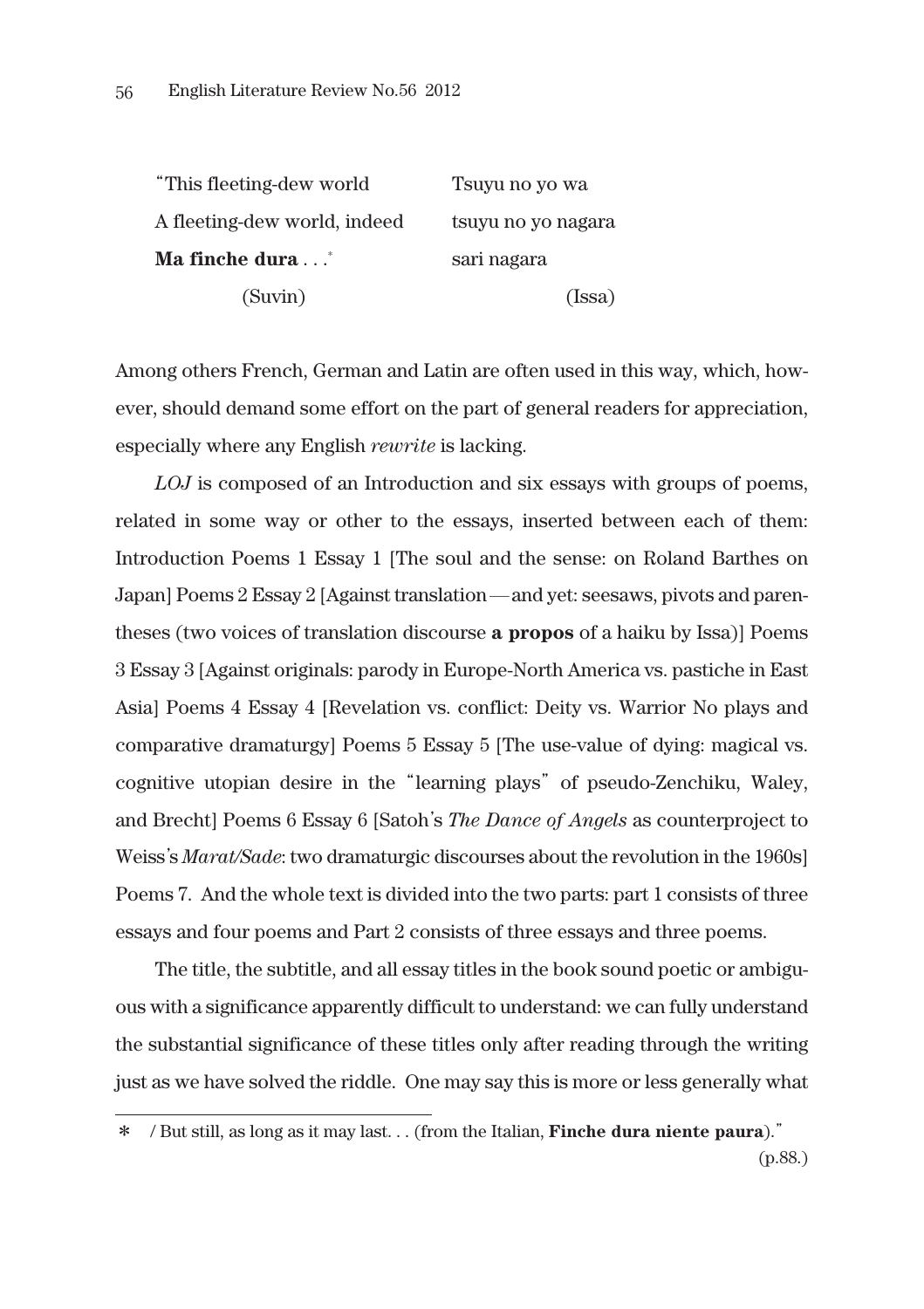the title is, but we can indicate the markedly poetic feature of the title as well as that of Suvin's way of writing-speaking throughout *LOJ*.

The Japanese have long felt something wrong when they have been referred to as mysteriously incomprehensible people in a superficially exaggerated image of this or that limited aspect: the Japanese smile and silence, hara-kiri, and the like, on the one hand, and the menacing economic power, on the other. Being abroad, the Japanese are embarrassed to hear the news from Japan often distorted on this line, even though they know a reporter is not willing to tell a lie but is only unconsciously filtering and twisting the fact according to the stereotyped ideas infiltrated in his/her mind. Under the circumstance, most of the Japanese seem to have almost given up their effort to make themselves understood by foreigners though it is indeed doubtful if they have actually exhausted their effort in real earnest, and the West (in the term usually used) on the other hand seem to believe the Japanese far from their model for their intercultural stances. Therefore, at first glance, the title of the book may not only be easily connected with the subtitle but both of them might also sound somewhat nonsensical in the present state of general context.

In fact, however, Suvin understands Japanese culture with deep insight as will be illustrated when he indicates the confusion of atheism and polytheism often made concerning the Japanese or when he argues how two sets of value and attitude (e.g. a Buddhist negation of passions vs. a humanistic affirmation of them, the Shinto renewal vs. the Buddhist desire to escape from the world) can coexist without falling into conflict with each other. And where he argues for the structure of feeling, he is at the same time conscious of the potential danger of structure of feeling transformed into fascism and the like by way of the metaphorical and mystified use of it;"Yet no doubt, the corollary of the potentially cognitive character of X (standing for anything) is the potential use of X for lying and mystification" (p.52).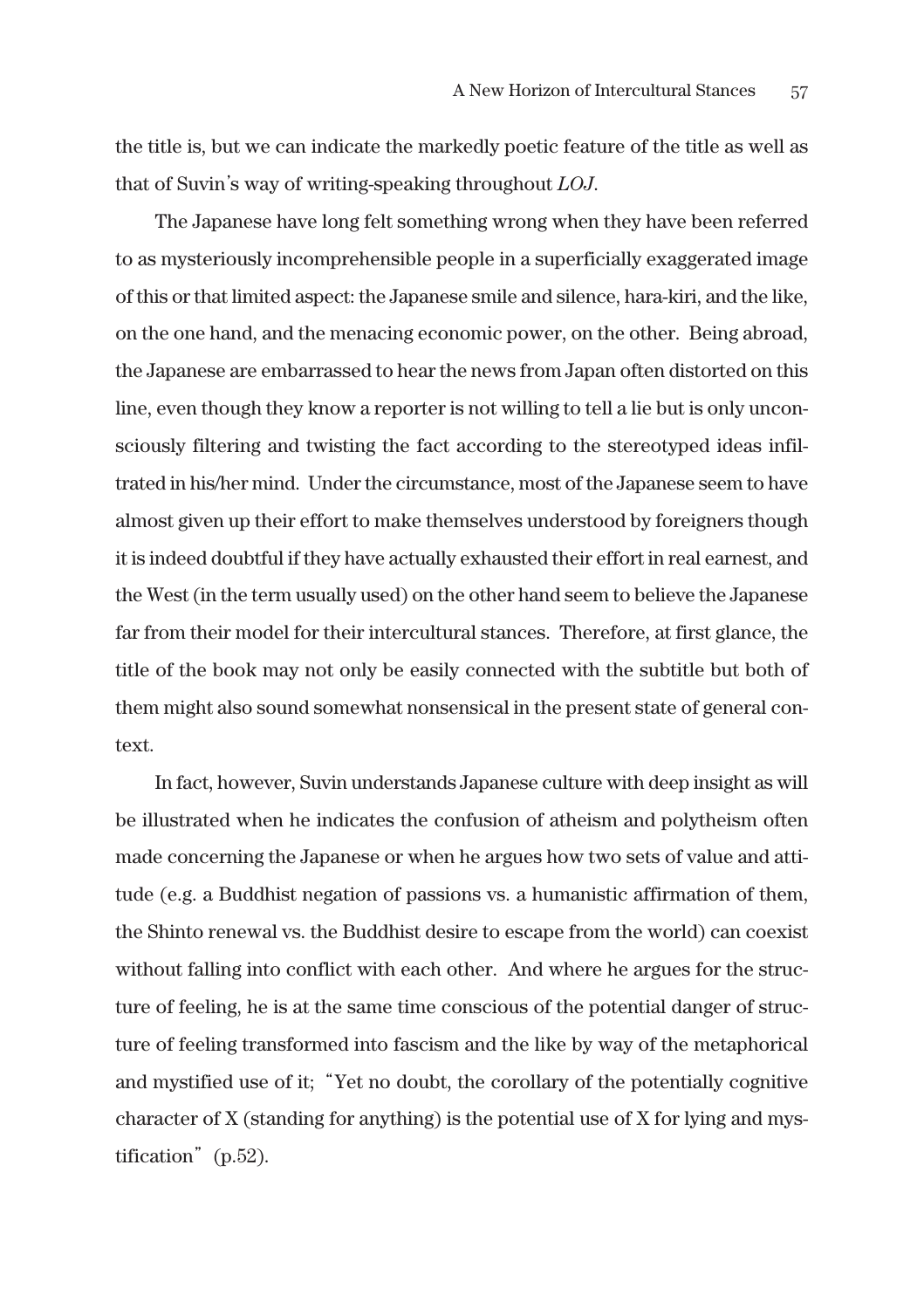Suvin is not so simple-minded as fascinated by the enigma of Japan or the East but is distinctly keenly aware of the details of the heterogeneous cultural feature seen from the West, and is making use of Japan as the indispensable distance for a focused seeing of the West in a defamiliarization of familiar norm. In his attempt to find a way out from the heavily dichotomized world view, he finds a cue deep in the core of Japanese art such as haiku, tanka, Noh play [=No play] and even modern experimental theatre.

It is a way of how divine and human values coexist, how the old and the new coexist, how individual and society coexist, and finally how life and death coexist. And it is to Suvin's credit that he has made Japan a lesson for a new horizon of intercultural stances, because the Japanese themselves have nowadays lost themselves more and more deeply in the pseudoscientific dichotomy and are looking for a way out of it as well. Suvin does not make it a pont to choose the one or the other, between Japan (the East) and Europe (the West) but he seems to make it a point to find a third way out of the hegemony of the Western universal, taking into account another pole of bourgeois and pre-(*or* non-) bourgeois.

In Essay 1, Suvin argues that the multiple coordinate system typically found in Bunraku and Noh play which expresses <subject> not being split between body and self (or feeling and reason), will lead to harmony metonymically related to the whole, such as Nature and society, while the unidirectional system of the modern West has produced <self> (what Barthes calls <soul>) which necessarily requires conflict over body, other <selves>, nature and others.

It is especially interesting to trace Suvin's process of identifying a mystified expression of the Japanese without <soul> in *Empire of Signs* by Roland Barthes as without <self>, in developing the detailed sociologically historical discussion of the distinction between individual (l'individu), subject (le sujet) and self (le soi): <individual> in the sense of "the quality of being sufficiently heterogeneous in form to be rendered non-functional if cut in half", <subject> in the sense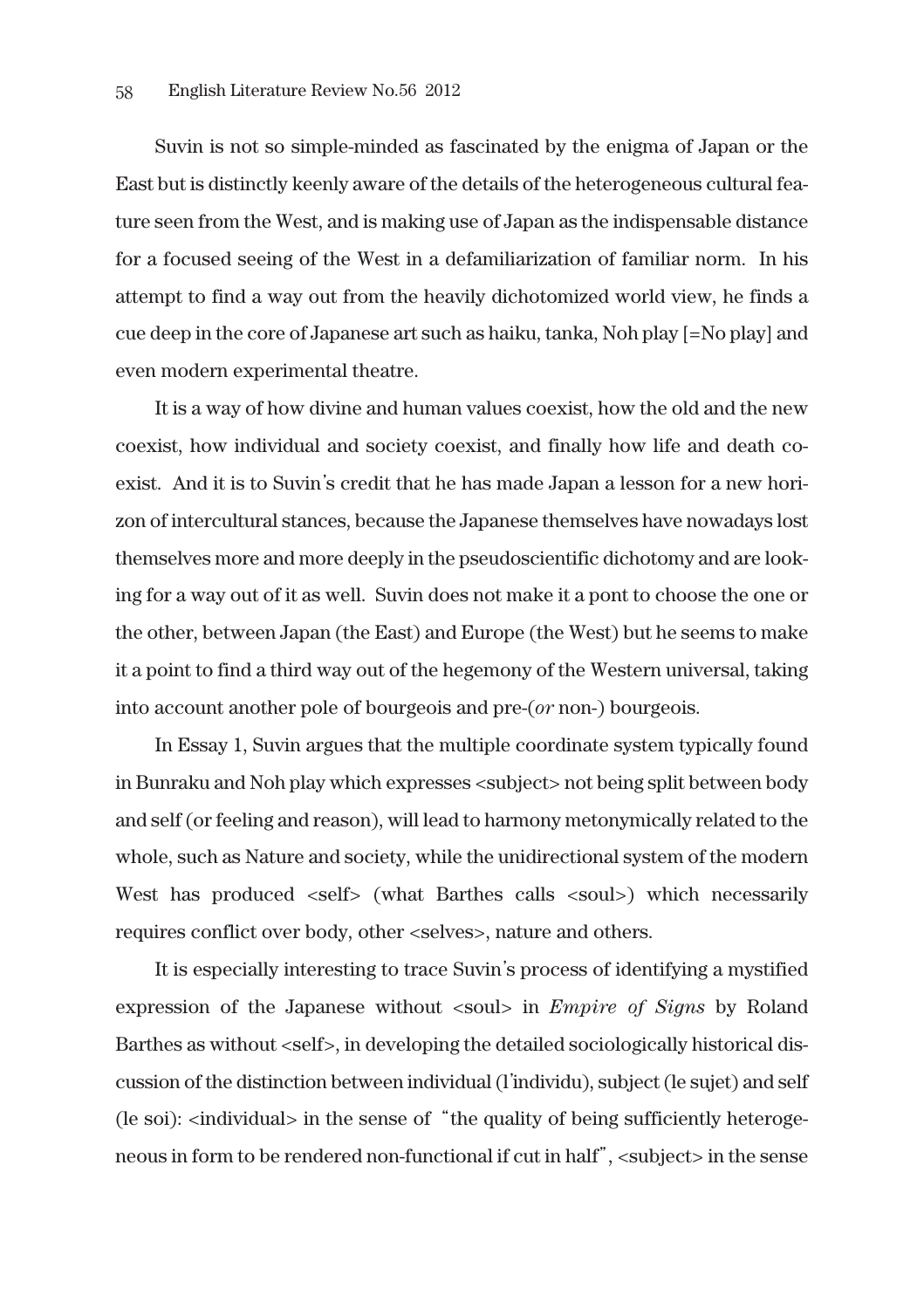of identity added to the individual, and <self> as the dimension of interiority which constitutes him/her as a singular individual to the heart of an intimacy which nobody else can access. Suvin contends that all classical Hellenic and Asian literature seems to be rather ignorant of  $\leq$ self $>$ , for  $\leq$ self $>$  along with monotheism, has been required with the huge social breakdowns of the world of the Roman empire along with polytheism.

We may recall here the American mythologist Joseph Campbell (1904-87) who views the varieties of myth as necessitated from the given historical social situation of human life (see Sartore ed. 1994; Campbell 1988). Campbell illustrates how the mythological idea undergoes metamorphosis in terms of the legend of the Holy Grail. The Grail is the chalice of the Last Supper and the chalice that held Christ's blood when he was taken from the cross. And the Grail is associated with Christ's passion. But, according to Campbell, one earlier writer tells about the Grail brought down from heaven by the neutral angels during the war in heaven between God and Satan, between good and evil, with some angelic hosts siding with Satan and some with God; and Grail represents the spiritual path between pairs of opposites, between fear and desire, between good and evil. And in the Grail romance, true spirituality comes from the union of matter and spirit. (Campbell 1988: 195-197).

Incidentally we might also give attention to what a Japanese folklorist Yanagita Kunio said: the Japanese language in old days has a tendency to express a meaning concerning body, mind, and heart all in the same one expression without any clear-cut distinction between them: e.g. *mamena* (physically and/or mentally healthy), *mameyaka* (honest, conscientious, diligent, comfortably healthy, labor hard), and *mamemameshii* (careful and diligent way of working).

As is well known, <Mu> is most distinctive in the core of the thought of Laotzu and Chuang-tzu. <Mu> is grasping and accepting reality wholly as it is given, without trying either to dichotomize it or to escape from it. Yet it is never a giv-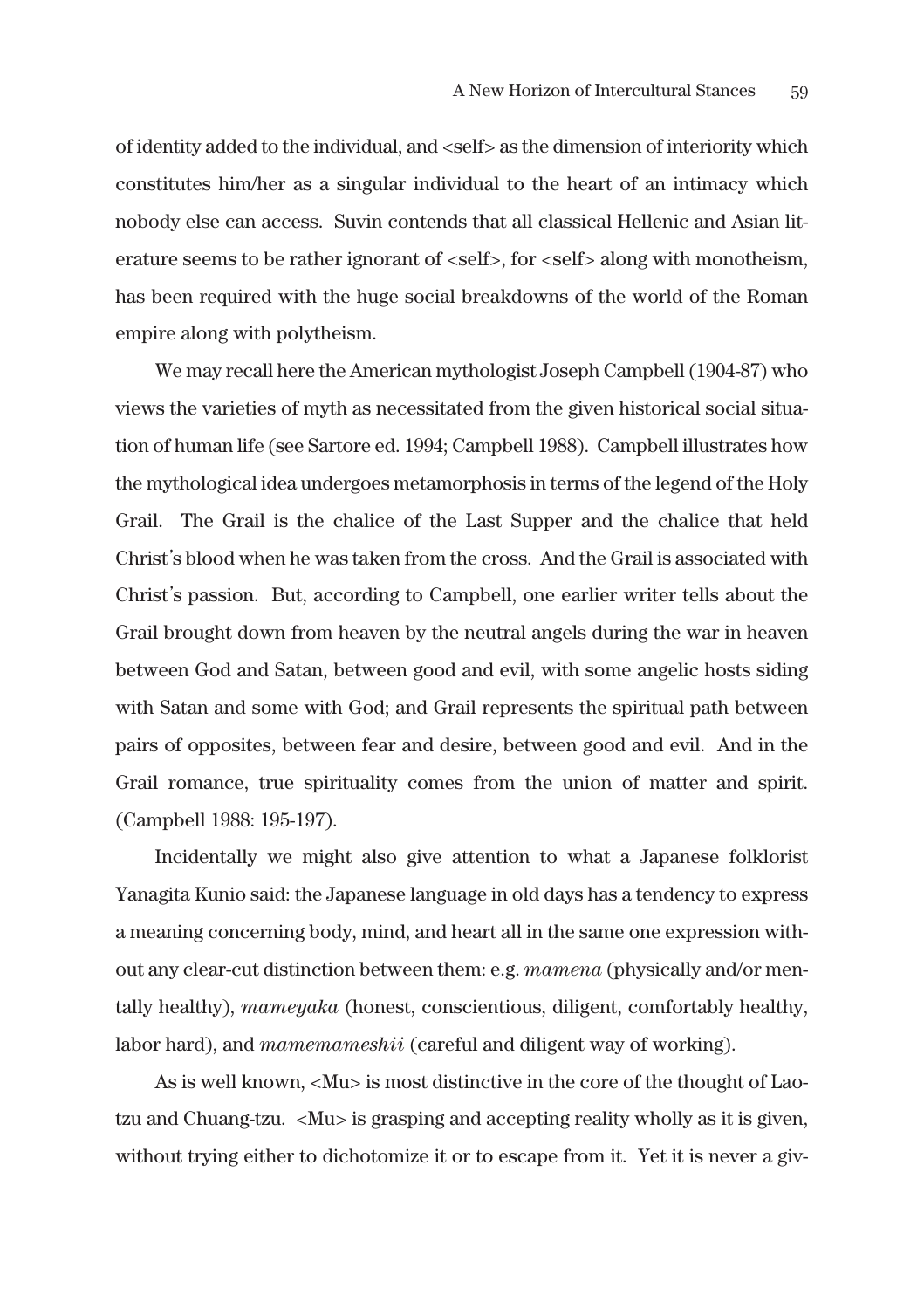ing up or indulging, but a freeing or liberating to the utmost extent, where it is impossible to seek or lose one's <self> because the culturally invented <self> has evaporated. This does not mean the <subject> is ignorant of its degree of human authenticity, genuineness or profoundness, which is well demonstrated through all its work. Though he highly evaluates Barthes's serious attention to <subject> without <self>, Suvin rightly criticizes Barthes's interpretation of <Mu> as is represented when Barthes writes,"One of the two most powerful cities of modernity is thereby built around an opaque ring of walls, streams, . . . whose own center is no more than an evaporated notion, subsisting here, *not in order to irradiate power, but to give to the entire urban movement the support of its central emptiness*, forcing the traffic to make a perceptual detour"(Barthes 1970 English tr. 1982: 32. Italics Suvin.) It is true this touches on a very delicate phase of interpretation but, as Suvin says, it seems that Barthes's interpretation could lead to a highly dangerous acceptance of despotism.

In this connection, it is regrettable Suvin does not make any mention of Ikegami's introductory article on <Mu> as a metonymical feature in his edited book *The Empire of Signs: Semiotic Essays on Japanese Culture* (1991) which, significantly enough, has the same title as Barthes's book. Ikegami (1991) does not go into criticizing Barthes's <Mu>, but rather tacitly understands <Mu> rightly as the metonymical feature related to the whole context (see Ikegami 1991: esp. 1-24).

This metonymical relationship is, as Ikegami (1991: 17) says, a part-to-whole relationship, such as a <man>-to-<nature> or <individual>-to-<group>, and may be called a <figure>-to-<ground> relationship in terms of Gestalt psychology. This will agree with Suvin's view e.g. socially metonymical Japanese <Shame and Honor> in contrast to the Western <Sin and Guilt>. Japanese <Shame and Honor> do not come into exist without social context while the Western <Sin and Guilt> do by themselves. The key idea is the <highly contextual> character of the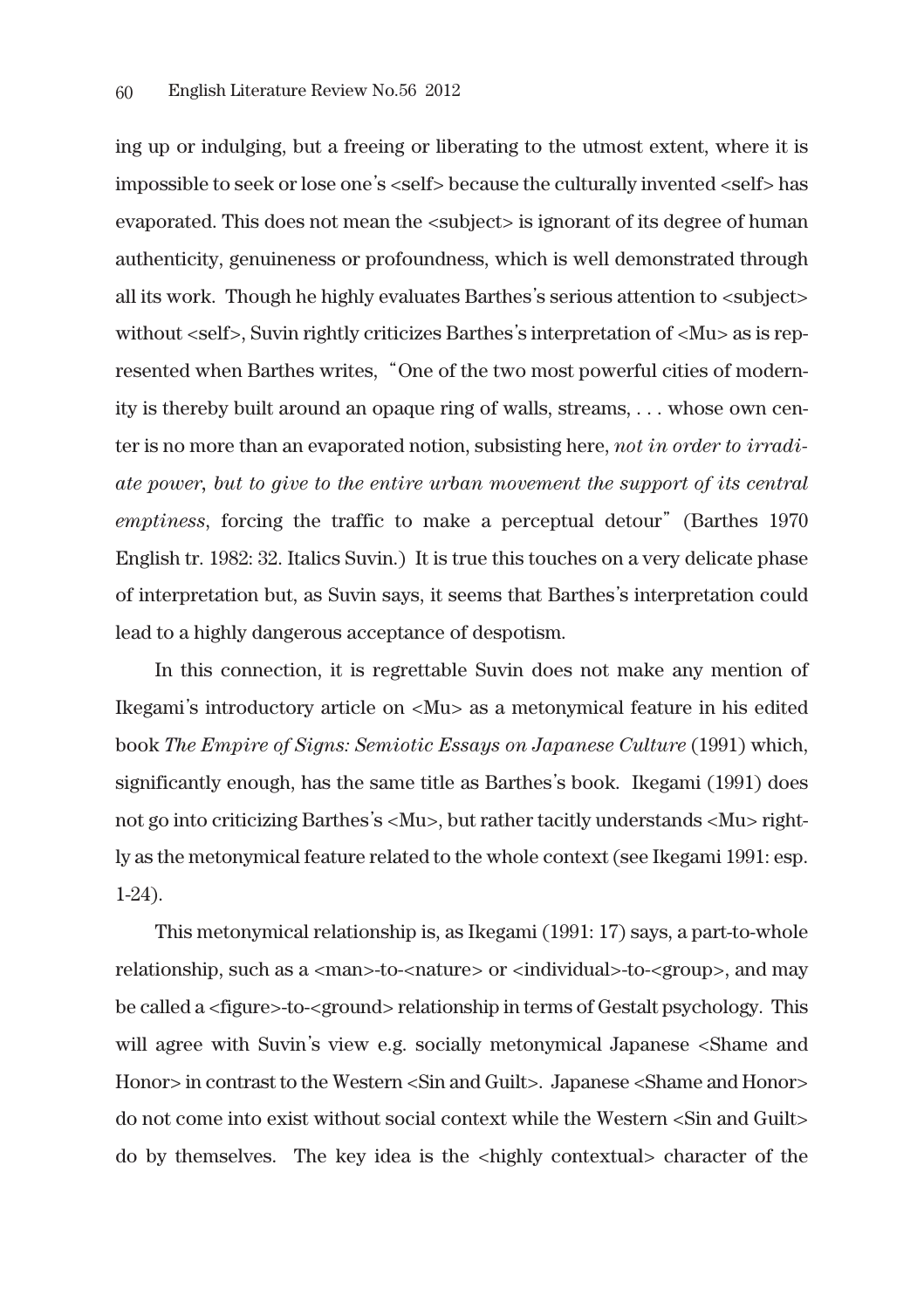metonymical semiotic structure deeply kept in traditional Japanese culture.

Essay 2 discusses the issue of translation both from the theoretical and from the poet-practitioner's viewpoint—two voices of translation discourse—centering on an example of a poem by Kobayashi Issa, a famous Japanese poet in the 18-19 c., and its translated version by Lewis Mackenzie and by Suvin himself. Suvin takes the appropriate translation to be the version depending on or requiring social, political, temporal, spacial and other contexts: in his use of Eco's terms, not from one dictionary to another but from one encyclopedia to another, and the target encyclopedia is always a contemporary one (p. 80). Thus parody and pastiche which connect different level of context of a given text are taken to be precious means for translation.

Suvin discusses translation as Variants, Adaptations and Rewrites. Variants are defined to preserve the central invariants or structural features of the text being translated, any translation being therefore a Variant. Adaptations use only some central invariants of a text such as are sufficient to establish its <family likeness [family resemblance]> to other members of that family, while Rewrites preserve only a few central invariants of a text to be used for a radically different purpose. Suvin recognizes the limits of allowable translation in Adaptations as that they must reactualize some of the central invariants of the original, and in Rewrites only very loose limits. He seems to find rich pleasure in his idea that there is not a limit to uses of a given text while there may be a limit to interpretation.

Attempting to make a critical comment on the Mackenzie's translation of Issa's poem, Suvin hypothesizes the two units-centered syntactic and semantic structure of the poem. And he finds the homologically same structure oriented in the works of other Japanese poets such as the great  $12<sup>th</sup>$ -century poet-priest Saigyo and others as well.

It is the syntactic see-saw structure oscillating on either side of a pivot (zero morpheme), like a paradoxical anti-syllogism:  $\langle A \rangle$  (pivot) A> pivot  $\langle B \rangle$  =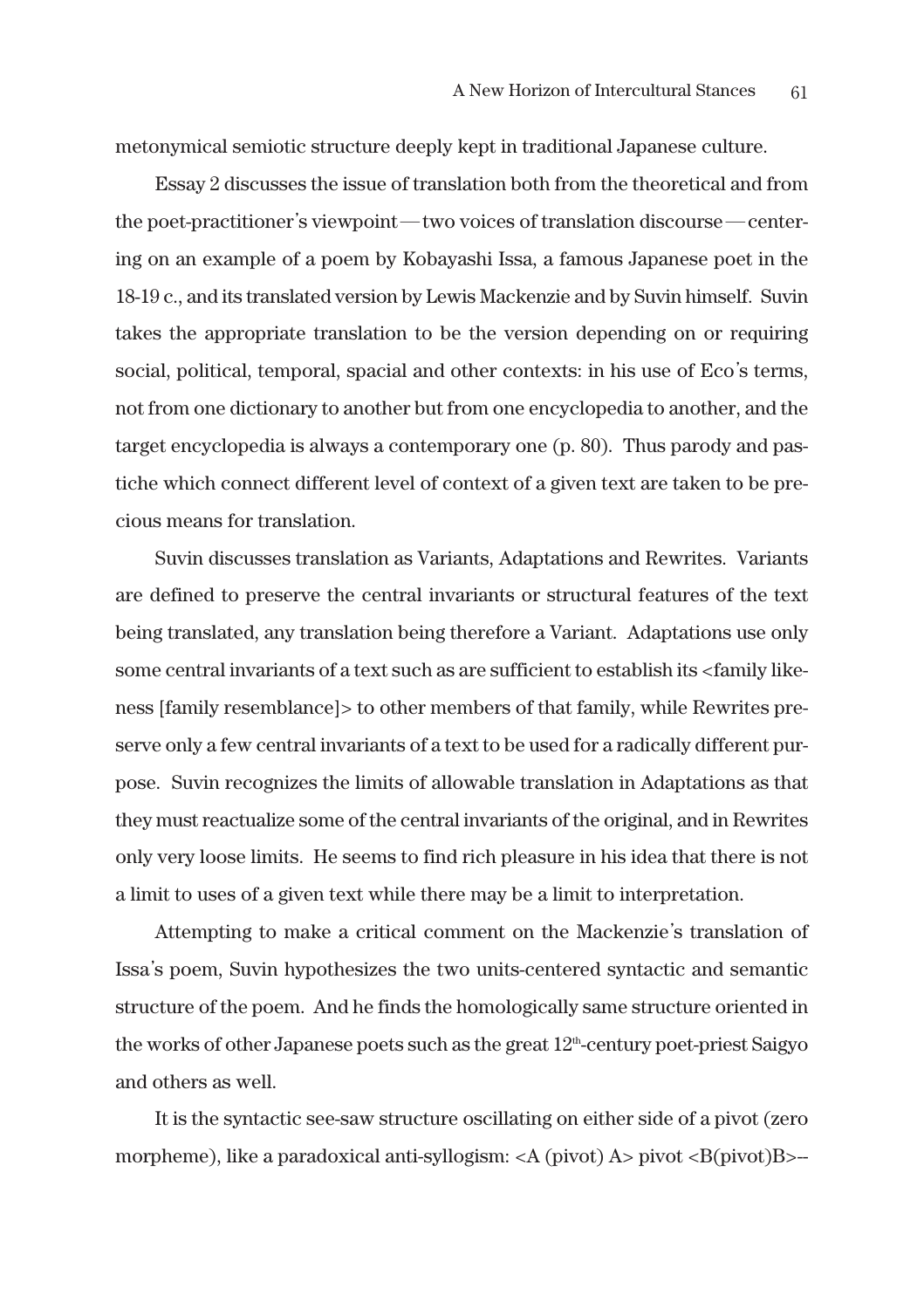here B is Non-A. He also illustrates another interpretation: A is A (and yet =pivot) B is B.

|  | Tsuyu no yo (wa) Tsuyu no yo (/) Nagara (sari) Nagara |  |   |
|--|-------------------------------------------------------|--|---|
|  | A (pivot 1) A pivot B (pivot 2) B                     |  |   |
|  | Tsuyu no yo wa Tsuyu no yo / Nagara sari Nagara       |  |   |
|  | A pivot B                                             |  | В |

These analytically detailed interpretations might invite some opposing argument, but the core contention of the see-saw structure oscillating between the one and the other side of the pivot should be welcomed, even if we were to take the usual viewpoint of haiku as a collision of two contrastive images in the three phrases of 5, 7, and 7 moras (=beats) each.

Suvin's constructive point may rather be in the semantically contrastive structure of [A (and yet) Non-A] in his discovery of a feedback loop between two logically contradictory but, in Japanese cultural history, richly complementary stances such as strong detachment and strong attachment. Indeed it may be attributed to the cultural context of seeking the harmony of apparently conflicting elements that has produced the syntactic and semantic see-saw textual poetic form (p.75 et passim). This argument will converge on the indispensable artistic integration of text and cultural context as a genuine music in word (in this connection, see Arima 1995: 137-152 as for the differences of the apparently similar poetic text of traditional Japanese haiku, modern Japanese haiku, English haiku and concrete poetry in their respective relationships to cultural context).

Essay 3 is a detailed discussion of parody and pastiche whose significance has been briefly touched on in Essay 2. A useful definition is made concerning the relationship of parody and pastiche: of both as sharing the <marking> of some textual elements as taken over from another text, and as to the two levels of the texts concerned, parody features their incongruity―one glimmering critically through the other―while pastiche makes it possible to fit the pieces of the two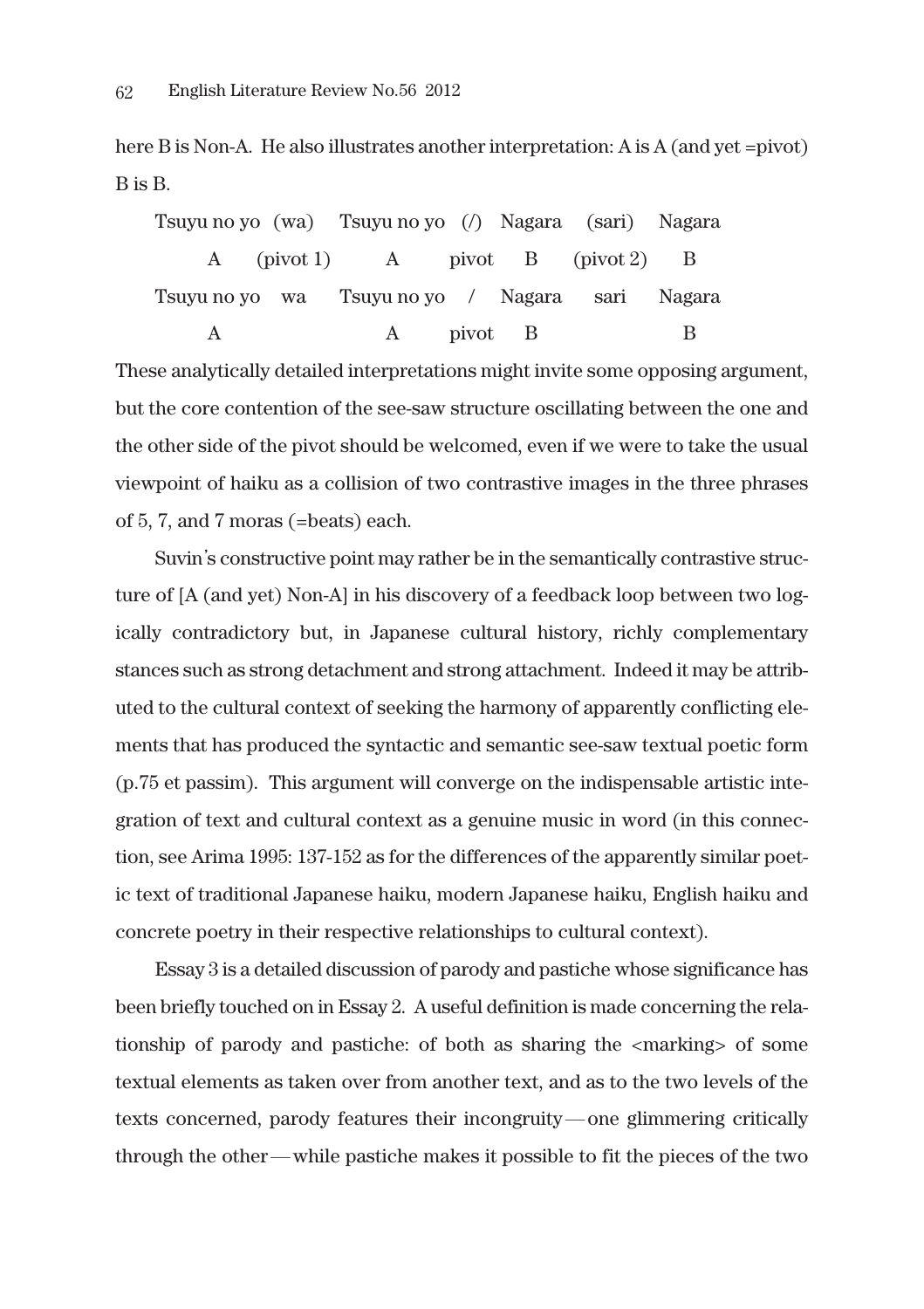levels harmoniously without incongruity; thus parody can be structurally educed by adding the aspect of incongruity or referential critique to pastiche which secures a necessary presupposition for parody.

It is significant that the importance of a semantically rich and wide network of intertext is indicated: neither pastiche nor parody are to be looked down upon as the second-rate on their non-<originality> (and there is presented an interesting discussion about <originality> (see pp. 114-115 for detail)). Suvin finds in the East-Asian or Japanese tradition of pastiche an especially creative new way of making use of the old to give appropriate meaning or insight to a necessarily changing given contemporary context, which will turn out to be a deeply layered intertextual *harmonious* expression of wisdom and art far from being the secondrate. He emphasizes the significance of taking this Japanese cultural practice into the highly Westernized intercultural stances in order to build a global model. We may note, in this connection, that modern Japanese tanka poetry has almost lost this precious practice of pastiche with whose technique Suvin is marvelously familiar, in line with a general Westernization of other aspects of culture, but that there still certainly remains something of the kind in the deeply suggestive use of some word or phrase in tanka poetry as well as in the deeply habitual ways of everyday life.

Part 2 dealing with intercultural comparison in an example of theatre begins from Essay 4 on Zeami's creative work in Noh play.

Zeami occupies an important place in the history of Noh play because it is Zeami who has artistically completed a new theatrical genre of Noh play which was founded by his father Kannami, under the patronage of a new warrior aristocracy in the 14th century.

The historical past of Noh was rooted in *Sarugaku* theatre performed at temples and shrines in all parts of Japan for the ordinary country people and priests of low rank by a travelling group whose social status was extremely low. Zeami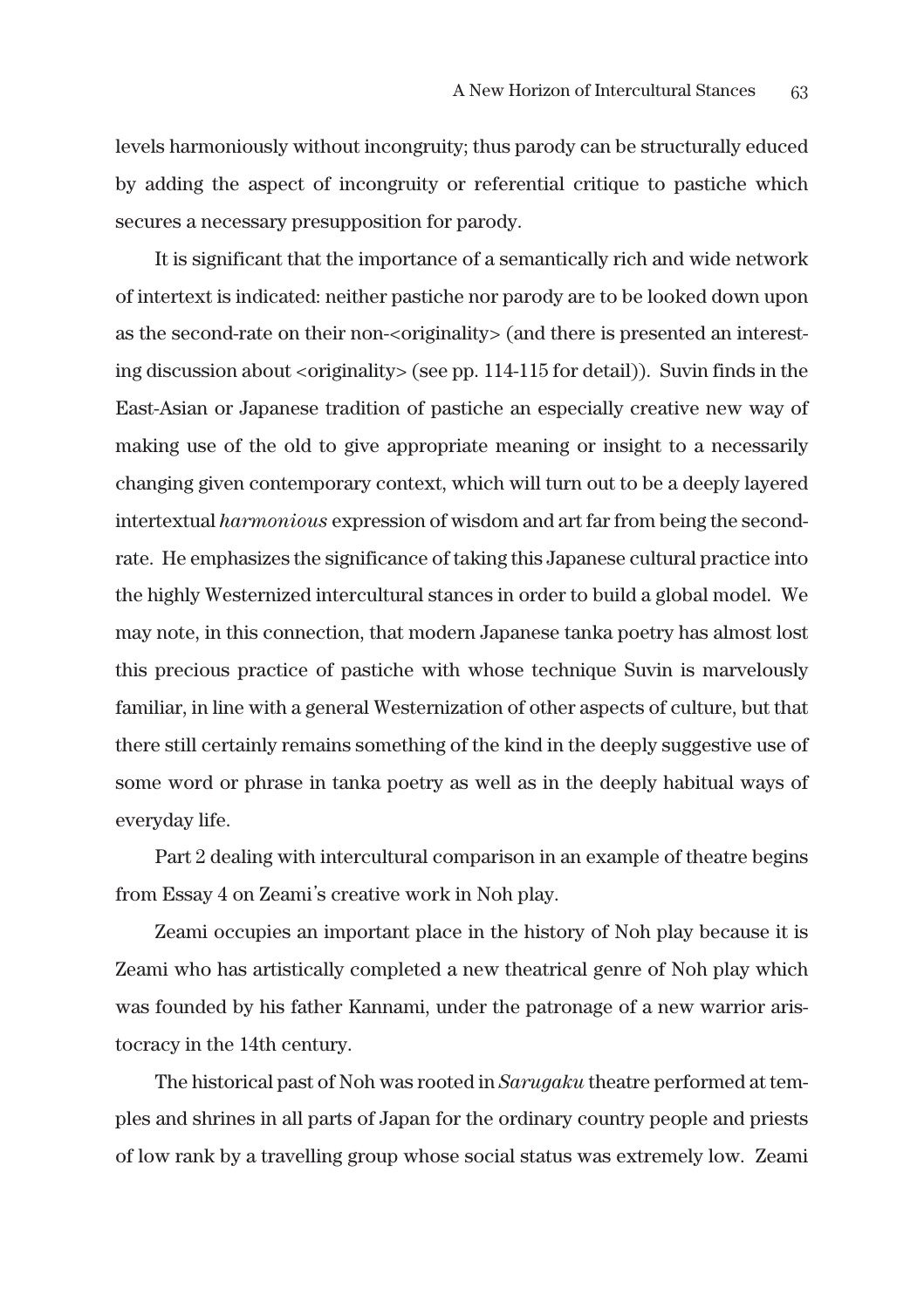was well aware of the patronage of a warrior aristocracy but had never forgotten the importance of the practical tradition completely dependent on the favor of the contemporary audience, which will be found in *Fuhshi-Kaden*, a well-known "must" book of Noh play, written as the secret message of the art of the Noh play for his successor at various ages: 37 (the 1-3 parts), 39 (the 4-5 parts), and an unknown (the 6-7 parts). Suvin finds that this theatrical stance oriented to the contemporary people is strongly working in the decisive change Zeami made in Deity Noh and Warrior Noh.

A Noh-performance program is in principle based on a five-category system of division: Deity (about the blessings by deities), Warrior (about dead warriors recounting their memorable downfall), Woman (about beautiful women), Miscellaneous (about the spirits of plants or non-sentient beings), and Final Piece. Zeami changed Deity from fierce agent to benevolent guarantor of an existing state and practically invented Warrior Noh where the fallen warriors'final permanence differs radically from the <positive> evergreen permanence of the *Shinto* deities (pp. 141-142,145).

Suvin here asks why Zeami did so. Suvin tries to answer this question by way of asking further what deities and warriors in the Noh play stand for. He thinks there is little doubt that they symbolize the value of power in the Japanese politics of those days when a clear distinction was not made between politics and religion. Thus, Suvin finds that Zeami added the human heart and mind to the demon type deity of rulers and that Zeami invented Warrior Noh as the anamorphic transformations of Deity Noh. Suvin also finds the affects of the warriors intensified by way of the rhetorics of double negation in Warrior Noh, where conflict of the affects are systematically expunged or subordinated to revelation and Buddhist pacification, the intensified affects subsumed in the true awareness of something: this awareness might be what is essentially in the thought of Lao-tzu and Chuangtzu. And this discovery seems to have motivated Suvin to classify various the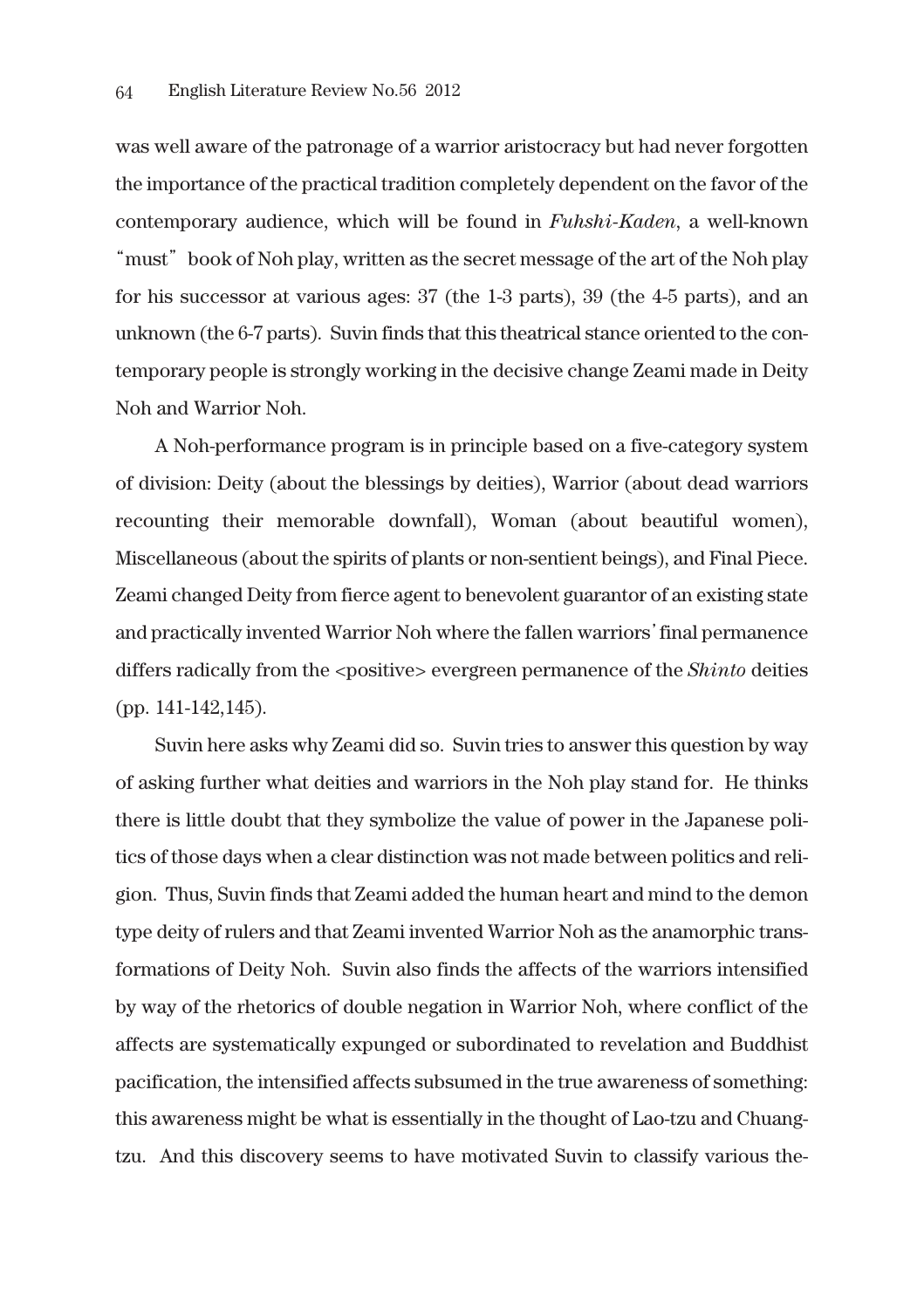atrical forms, such as Noh play, Nonsense play (Beckett), classical tragedy, Brecht's *Naysayer*, Individualist comedy, Revolutionary tragedy and drama serieux, into stage stories in relation to their framework of the predetermined (including revelation) and the contingent (including conflict) (for the detail see the Table 3 at p. 151). This viewpoint will contribute much to dramaturgy. Thus Essay 4 seems to be proposing a deeply context-conscious significance of Noh play to the present-day dramaturgy.

Essay 5 presents how different social contexts necessitate different translations (*rewrites*) of a text by way of an exquisite example of Noh play *Taniko* (its author unclear, though once attributed to Zenchiku), Waley's and (through Hauptman's) Brecht's (two versions of) translation. And these translations as *rewrites* are discussed in detail.

Suvin gives the outline of the story of *Taniko* (literally, *Going to Valley*) as follows:

A Boy living with his ailing Mother in the capital persuades his religious Master to let him participate in a rigorous pilgrimage into the mountains so as to pray for her. During the ascent, he is struck by sickness which represents pollution (**tsumi**, the greatest offence against the gods) and jeopardizes the pilgrimage. The participants follow the ancient Great Law of the gods and, with his consent, hurl him into the valley. But his Master is then himself struck by such grief he cannot go on, so that the whole stage universe is threatened. In that impasse, the pilgrims pray to the sect's founder, En no gyoja, who appears and with help of his servant, a Daimon of dance, resuscitates the buried child. The daimon's triumphant final dance indicates the healing of the stage world. (p. 179.)

Suvin provides keen insight into the work of *Taniko* and their *rewrites* (translated versions), construing them as parables for a situation of mortal danger for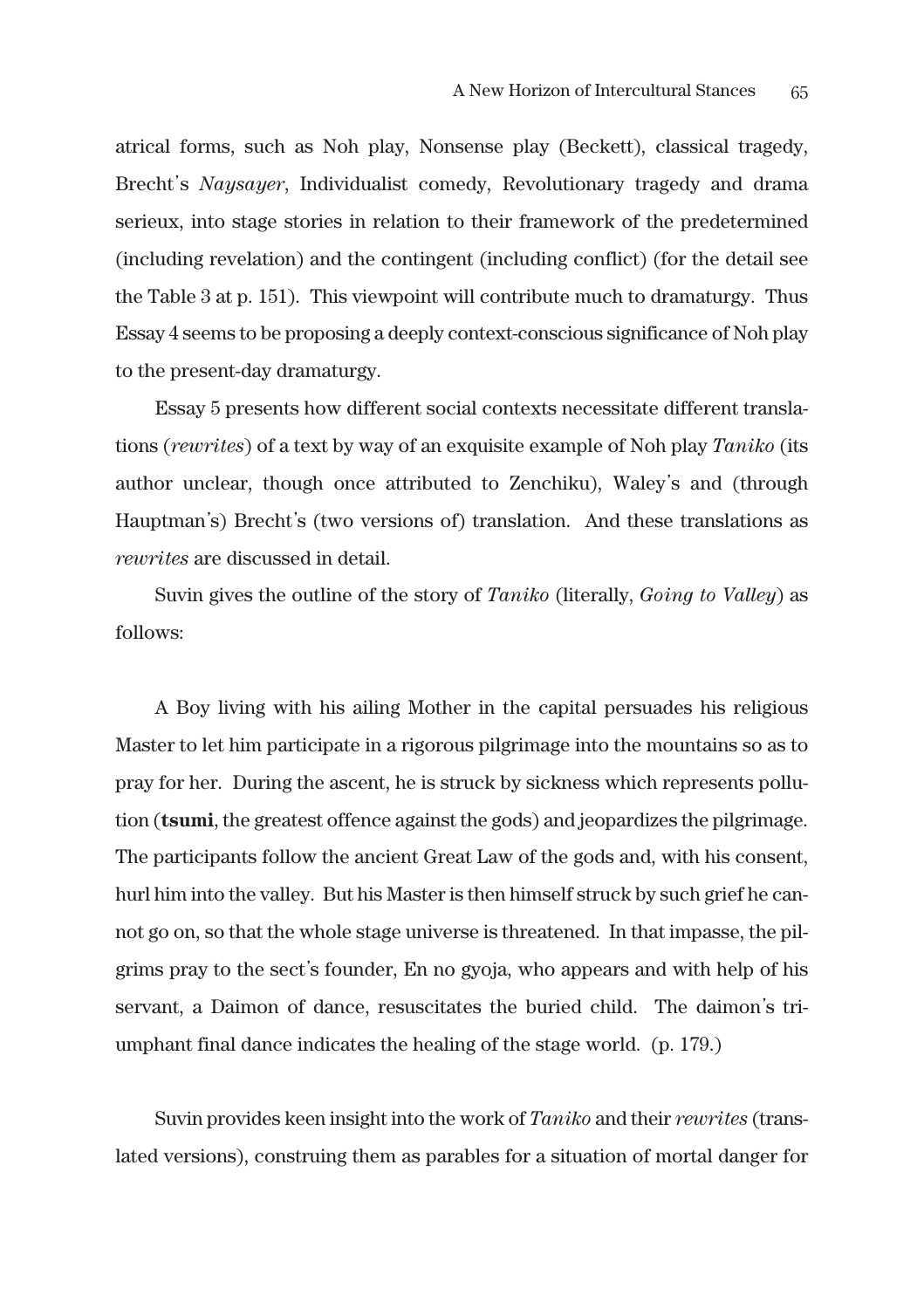the whole community and/or the bearers of its future―the Young Man and the Mother; in this sense, *Taniko* and its *rewrites* present <plays for learning>, pedagogic poetry and political drama. (p. 201).

In *Taniko* in the social context of Middle Ages, people have to conform to a Law and they can attain to complete freedom only through the strict observance of this Law, for this Law transcends the individual (p. 201). In Wayley's version of *rewrite* in the social context of individual-social conflict typical of the Cambridge-Bloomsbury intellectual elite, the Young man is killed by the elders in power, the Massacre of the Innocent. In Brecht's context of the intense interest in what stance to take when faced with death trying to find a way out of the traditional German split between thought and deed, the Young man proceeds to debate and, denying the necessity of following an unworkable Great Custom, opts for the new Great Custom to think anew in each new position,

Essay 6 deals with Peter Weiss's theatrical text *Marat/Sade* and its *rewrite* in a different Japanese social/cultural context.

According to Suvin, three different performances of Weiss's work, each directed by Konrad Swinarski (April 1964 in West Berlin), Peter Brook (August 1964 in London and N.Y.) and Hanns A. Perten (March 1965 in Rostock DDR), keep Weiss's historiosophic framework as given with the shifted stresses in the balance between Marat and Sade; whereas the Japanese *Tsubasa o moyashita tenshitachi no buto (The Dance of Angels Who Burn Their Own Wings)* written as a counter-project to Weiss's work and directed by Makoto Satoh and others (hereafter"Satoh"as collective authorship) is a radical *rewrite* (a collage and pastiche or parody centrally based on Weiss's *Marat/Sade* and borrowing from a wide variety of writing) in terms of Japanese youth rebellion (1970 in Japan).

Weiss's theatre-as-world is a madhouse asking <Marat or Sade?>, but Satoh' s is a *dream*, asking <if not Marat-Sade, then what? Who dreams most deeply?> (=if revolution conceived along the lines of the French model cannot be accept-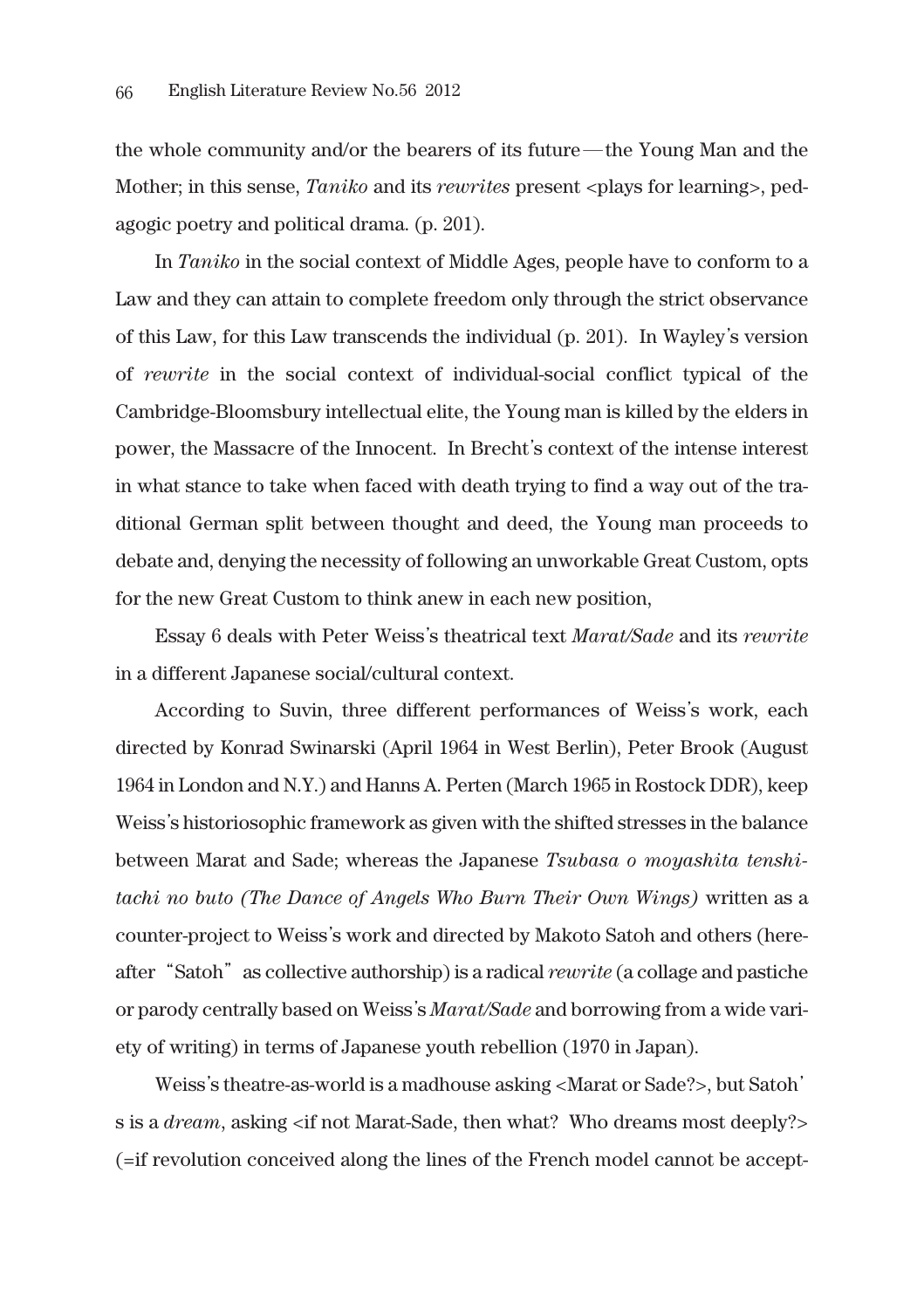ed, then how is revolution to be conceived? Is it really a possibility?) (Goodman 1988: 293 of"*The Dance of Angels Who Burn Their Own Wings*: commentary" in his *Japanese Drama and Culture in the 1960s: the Return of the Gods*. Armonk NY: Sharpe, quoted in Suvin p. 232.) Suvin indicates that Satoh's *rewrite* is extremely sensitive of his generation's structure of feeling and imagination: Japanese history represents a bad dream soon to be forgotten. Suvin explicates all these, pointing to the detailed metaphorical structure of Weiss's and Satoh's work.

All of these Essays along with sophisticatedly inserted groups of poems seem to have beautifully converged on a semiotic new horizon of intercultural stances.

## **References**

- Arima, Michiko (1996) "Japanese haiku vs. English haiku vs. concrete poetry" in *Poetica: An International Journal of Linsuistic-Literary Studies* 46: 137- 152. Tokyo: Shubun International.
- Barthes, Roland (1970) (*L*'*Empire des Signes.*) *Empire of Signs*. Tr. by Richard Howard. New York: Hill and Wang.
- Campbell, Joseph, with Bill Moyers (1988) *The Power of Myth* ed. by Betty S. Flowers. New York: Doubleday.
- Chuang-tzu (Date unknown: 4c. B. C.?)[Tr. with commentary by Mitsuji Fukunaga (1978)] *Chuang-tzu*. Tokyo: Asahi Shinbun-sha.
- Ikegami, Yoshihiko ed. (1991) *The Empire of Signs: Semiotic Essays on Japanese Culture*. Amsterdam: John Benjamins.
- Langacker, Ronald W. (1987) *Foundations of Cognitive Grammar*, vol. 1. Stanford, California: Stanford UP.

Lao-tzu (Date unknown:ca. 5-4c.B.C.?) [Tr. with commentary by Mitsuji